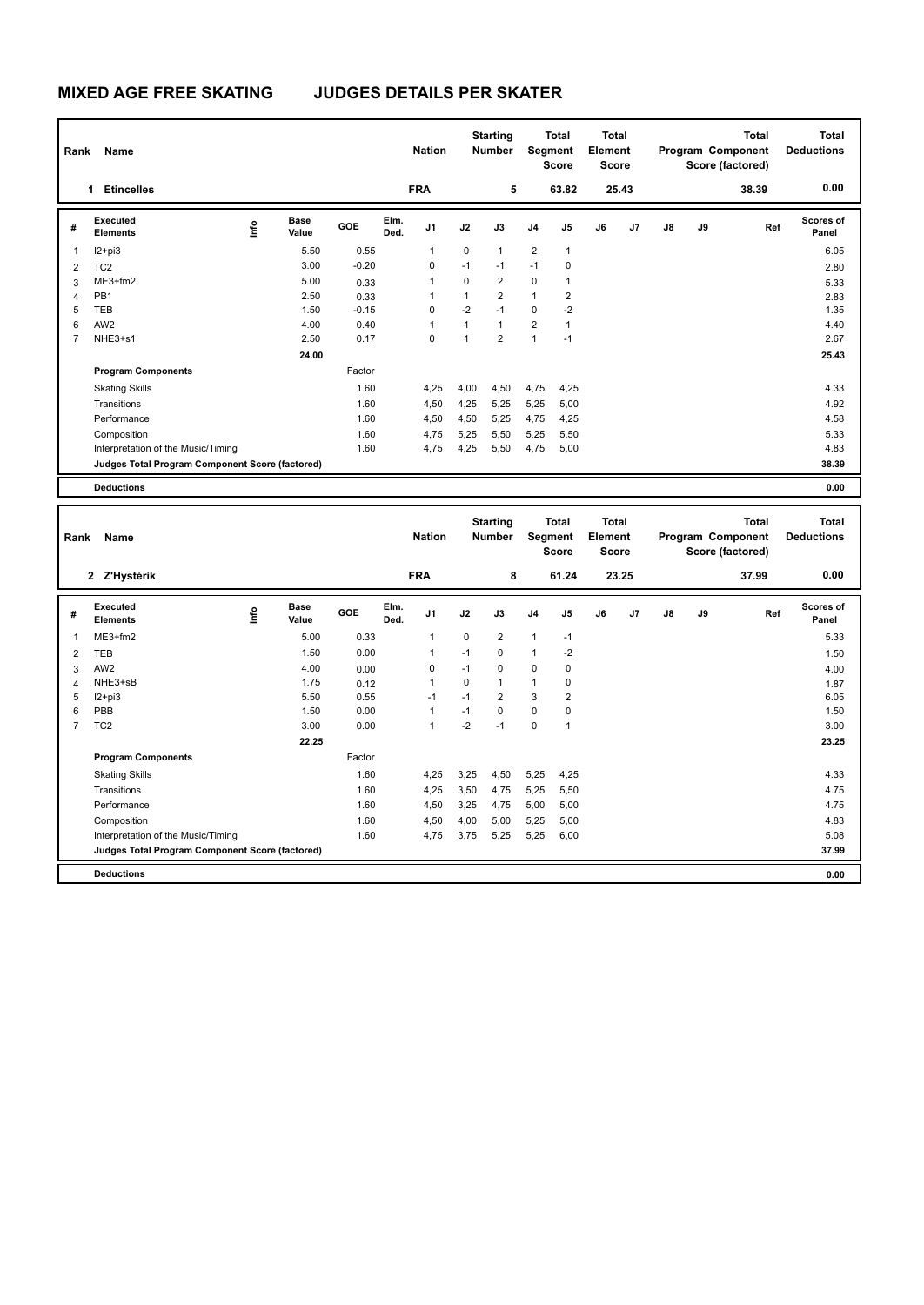| Rank | Name                                            |      |                      |         |              | <b>Nation</b>  |             | <b>Starting</b><br><b>Number</b> |                | <b>Total</b><br>Segment<br><b>Score</b> | <b>Total</b><br>Element<br><b>Score</b> |                |    |    | Total<br>Program Component<br>Score (factored) | Total<br><b>Deductions</b> |  |
|------|-------------------------------------------------|------|----------------------|---------|--------------|----------------|-------------|----------------------------------|----------------|-----------------------------------------|-----------------------------------------|----------------|----|----|------------------------------------------------|----------------------------|--|
|      | Salamandres (MA)<br>3                           |      |                      |         |              | <b>FRA</b>     |             | 3                                |                | 60.24                                   |                                         | 21.17          |    |    | 39.07                                          | 0.00                       |  |
| #    | <b>Executed</b><br><b>Elements</b>              | lnfo | <b>Base</b><br>Value | GOE     | Elm.<br>Ded. | J <sub>1</sub> | J2          | J3                               | J <sub>4</sub> | J <sub>5</sub>                          | J6                                      | J <sub>7</sub> | J8 | J9 | Ref                                            | <b>Scores of</b><br>Panel  |  |
| 1    | <b>TEB</b>                                      |      | 1.50                 | $-0.20$ |              | $\overline{1}$ | $-2$        | $-1$                             | $-1$           | $-2$                                    |                                         |                |    |    |                                                | 1.30                       |  |
| 2    | TC <sub>2</sub>                                 |      | 3.00                 | 0.00    |              | $\overline{1}$ | $-1$        | $\Omega$                         | $-1$           | $\overline{1}$                          |                                         |                |    |    |                                                | 3.00                       |  |
| 3    | AL <sub>2</sub>                                 |      | 4.00                 | 0.40    |              | 2              | $\mathbf 0$ | $-1$                             | $\mathbf{1}$   | $\overline{2}$                          |                                         |                |    |    |                                                | 4.40                       |  |
| 4    | $ME2+fm1$                                       |      | 3.00                 | 0.20    |              | $\overline{2}$ | $\Omega$    | $\overline{2}$                   | $\mathbf 0$    | $-1$                                    |                                         |                |    |    |                                                | 3.20                       |  |
| 5    | PBB                                             |      | 1.50                 | 0.10    |              | $\overline{1}$ | 0           | $\Omega$                         | $\mathbf{1}$   | $\overline{2}$                          |                                         |                |    |    |                                                | 1.60                       |  |
| 6    | NHE2+sB                                         |      | 1.25                 | 0.00    |              | $\overline{2}$ | $\mathbf 0$ | $\mathbf 0$                      | $-1$           | $\mathbf 0$                             |                                         |                |    |    |                                                | 1.25                       |  |
| 7    | $12 + pi3$                                      |      | 5.50                 | 0.92    |              | $\overline{2}$ | 0           | $\overline{2}$                   | $\overline{2}$ | $\overline{1}$                          |                                         |                |    |    |                                                | 6.42                       |  |
|      |                                                 |      | 19.75                |         |              |                |             |                                  |                |                                         |                                         |                |    |    |                                                | 21.17                      |  |
|      | <b>Program Components</b>                       |      |                      | Factor  |              |                |             |                                  |                |                                         |                                         |                |    |    |                                                |                            |  |
|      | <b>Skating Skills</b>                           |      |                      | 1.60    |              | 4,75           | 4,50        | 4,50                             | 4,50           | 4,25                                    |                                         |                |    |    |                                                | 4.50                       |  |
|      | Transitions                                     |      |                      | 1.60    |              | 4,50           | 3,75        | 5,00                             | 5,25           | 5,50                                    |                                         |                |    |    |                                                | 4.92                       |  |
|      | Performance                                     |      |                      | 1.60    |              | 4,75           | 4,00        | 5,00                             | 5,50           | 4,00                                    |                                         |                |    |    |                                                | 4.58                       |  |
|      | Composition                                     |      |                      | 1.60    |              | 5,00           | 4,25        | 5,50                             | 5,00           | 5,50                                    |                                         |                |    |    |                                                | 5.17                       |  |
|      | Interpretation of the Music/Timing              |      |                      | 1.60    |              | 5,00           | 5,00        | 5,25                             | 5,50           | 5,75                                    |                                         |                |    |    |                                                | 5.25                       |  |
|      | Judges Total Program Component Score (factored) |      |                      |         |              |                |             |                                  |                |                                         |                                         |                |    |    |                                                | 39.07                      |  |
|      | <b>Deductions</b>                               |      |                      |         |              |                |             |                                  |                |                                         |                                         |                |    |    |                                                | 0.00                       |  |

| Rank           | <b>Name</b>                                     |             |                      |         |              | <b>Nation</b>  |                | <b>Starting</b><br><b>Number</b> | Segment        | <b>Total</b><br><b>Score</b> | <b>Total</b><br>Element<br><b>Score</b> |                |    |    | <b>Total</b><br>Program Component<br>Score (factored) | <b>Total</b><br><b>Deductions</b> |
|----------------|-------------------------------------------------|-------------|----------------------|---------|--------------|----------------|----------------|----------------------------------|----------------|------------------------------|-----------------------------------------|----------------|----|----|-------------------------------------------------------|-----------------------------------|
|                | 4 Comètes (MA)                                  |             |                      |         |              | <b>FRA</b>     |                | 1                                |                | 56.10                        |                                         | 22.64          |    |    | 33.46                                                 | 0.00                              |
| #              | Executed<br><b>Elements</b>                     | <u>lnfo</u> | <b>Base</b><br>Value | GOE     | Elm.<br>Ded. | J <sub>1</sub> | J2             | J3                               | J <sub>4</sub> | J <sub>5</sub>               | J6                                      | J <sub>7</sub> | J8 | J9 | Ref                                                   | Scores of<br>Panel                |
| 1              | $ME3+fm2+d3$                                    |             | 5.00                 | 0.83    |              | $\overline{1}$ | $\overline{2}$ | $\overline{2}$                   | $\overline{2}$ | $\mathbf{1}$                 |                                         |                |    |    |                                                       | 4.33                              |
| 2              | <b>TEB</b>                                      |             | 1.50                 | $-0.25$ |              | 0              | $-2$           | $-2$                             | $-1$           | -3                           |                                         |                |    |    |                                                       | 1.25                              |
| 3              | AW <sub>2</sub>                                 |             | 4.00                 | 0.53    |              | 0              | $\overline{2}$ | $\overline{2}$                   | $\overline{2}$ | 0                            |                                         |                |    |    |                                                       | 4.53                              |
| 4              | TC <sub>3</sub>                                 |             | 4.00                 | $-0.40$ |              | $-1$           | $-1$           | $-1$                             | $\mathbf 0$    | $-1$                         |                                         |                |    |    |                                                       | 3.60                              |
| 5              | $12+pi3$                                        |             | 5.50                 | $-0.55$ |              | $-1$           | $-1$           | 0                                | $-1$           | $-2$                         |                                         |                |    |    |                                                       | 4.95                              |
| 6              | NHE3+s1                                         |             | 2.50                 | $-0.17$ |              | $-1$           | $-1$           | $\Omega$                         | $\mathbf{1}$   | $-2$                         |                                         |                |    |    |                                                       | 2.33                              |
| $\overline{7}$ | PBB                                             |             | 1.50                 | 0.15    |              | $\overline{1}$ | 1              | $-1$                             | 1              | $\overline{1}$               |                                         |                |    |    |                                                       | 1.65                              |
|                |                                                 |             | 24.00                |         |              |                |                |                                  |                |                              |                                         |                |    |    |                                                       | 22.64                             |
|                | <b>Program Components</b>                       |             |                      | Factor  |              |                |                |                                  |                |                              |                                         |                |    |    |                                                       |                                   |
|                | <b>Skating Skills</b>                           |             |                      | 1.60    |              | 3.75           | 3,75           | 4,50                             | 5,25           | 4,00                         |                                         |                |    |    |                                                       | 4.08                              |
|                | Transitions                                     |             |                      | 1.60    |              | 3,50           | 4,00           | 4.75                             | 5,00           | 3,50                         |                                         |                |    |    |                                                       | 4.08                              |
|                | Performance                                     |             |                      | 1.60    |              | 3,75           | 4,25           | 4,75                             | 5,25           | 3,50                         |                                         |                |    |    |                                                       | 4.25                              |
|                | Composition                                     |             |                      | 1.60    |              | 4,25           | 4,25           | 4,50                             | 5,00           | 4,25                         |                                         |                |    |    |                                                       | 4.33                              |
|                | Interpretation of the Music/Timing              |             |                      | 1.60    |              | 4,00           | 4,00           | 4,50                             | 5,25           | 4,00                         |                                         |                |    |    |                                                       | 4.17                              |
|                | Judges Total Program Component Score (factored) |             |                      |         |              |                |                |                                  |                |                              |                                         |                |    |    |                                                       | 33.46                             |
|                | <b>Deductions</b>                               |             |                      |         |              |                |                |                                  |                |                              |                                         |                |    |    |                                                       | 0.00                              |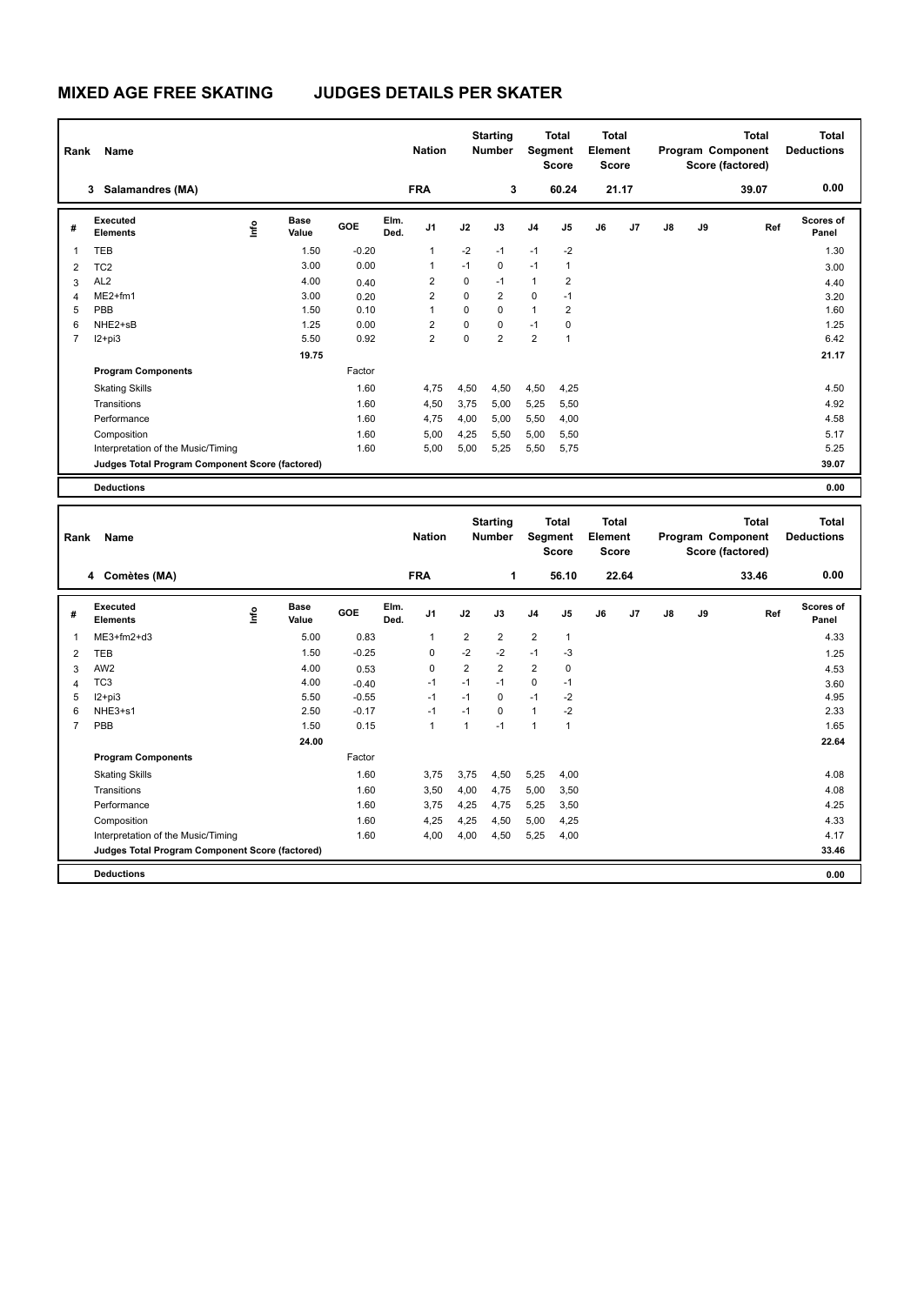| Rank           | Name                                            |                              |         |         |              | <b>Nation</b>  |              | <b>Starting</b><br><b>Number</b> |                | <b>Total</b><br>Segment<br><b>Score</b> | Total<br>Element<br><b>Score</b> |       |    |    | <b>Total</b><br>Program Component<br>Score (factored) | Total<br><b>Deductions</b> |
|----------------|-------------------------------------------------|------------------------------|---------|---------|--------------|----------------|--------------|----------------------------------|----------------|-----------------------------------------|----------------------------------|-------|----|----|-------------------------------------------------------|----------------------------|
|                | <b>Hermines</b><br>5.                           |                              |         |         |              | <b>FRA</b>     |              | $\mathbf{2}$                     |                | 46.97                                   |                                  | 16.26 |    |    | 31.21                                                 | $-0.50$                    |
| #              | Executed<br><b>Elements</b>                     | <b>Base</b><br>١nfo<br>Value | GOE     |         | Elm.<br>Ded. | J <sub>1</sub> | J2           | J3                               | J <sub>4</sub> | J5                                      | J6                               | J7    | J8 | J9 | Ref                                                   | <b>Scores of</b><br>Panel  |
| 1              | <b>TEB</b>                                      | F                            | 1.50    | $-0.35$ |              | $-1$           | $-2$         | $-3$                             | $-2$           | $-4$                                    |                                  |       |    |    |                                                       | 1.15                       |
| $\overline{2}$ | AW <sub>2</sub>                                 |                              | 4.00    | 0.00    |              | 0              | 0            | $\mathbf 0$                      | $\mathbf 0$    | $-1$                                    |                                  |       |    |    |                                                       | 4.00                       |
| 3              | $11+pi1$                                        |                              | 1.50    | 0.00    |              | $-1$           | $\mathbf{1}$ | $-1$                             | $\overline{2}$ | $\mathbf 0$                             |                                  |       |    |    |                                                       | 1.50                       |
| 4              | NHE3+sB                                         |                              | 1.75    | $-0.18$ |              | 0              | $-1$         | $-2$                             | 0              | $-2$                                    |                                  |       |    |    |                                                       | 1.57                       |
| 5              | TC <sub>1</sub>                                 |                              | 2.00    | $-0.13$ |              | $-1$           | $\Omega$     | $\Omega$                         | $-1$           | $-1$                                    |                                  |       |    |    |                                                       | 1.87                       |
| 6              | PBB                                             |                              | 1.50    | 0.00    |              | $\Omega$       | $-1$         | $-1$                             | $\mathbf{1}$   | 1                                       |                                  |       |    |    |                                                       | 1.50                       |
| 7              | $ME3+fm2$                                       |                              | 5.00    | $-0.33$ |              | $-1$           | $-1$         | $\overline{1}$                   | $\mathbf 0$    | $-1$                                    |                                  |       |    |    |                                                       | 4.67                       |
|                |                                                 |                              | 17.25   |         |              |                |              |                                  |                |                                         |                                  |       |    |    |                                                       | 16.26                      |
|                | <b>Program Components</b>                       |                              |         | Factor  |              |                |              |                                  |                |                                         |                                  |       |    |    |                                                       |                            |
|                | <b>Skating Skills</b>                           |                              |         | 1.60    |              | 3,25           | 3,50         | 4,25                             | 4,50           | 3,25                                    |                                  |       |    |    |                                                       | 3.67                       |
|                | Transitions                                     |                              |         | 1.60    |              | 3,25           | 3,75         | 4,25                             | 4,75           | 3,00                                    |                                  |       |    |    |                                                       | 3.75                       |
|                | Performance                                     |                              |         | 1.60    |              | 3,50           | 4,00         | 4,25                             | 4,50           | 3,50                                    |                                  |       |    |    |                                                       | 3.92                       |
|                | Composition                                     |                              |         | 1.60    |              | 3,50           | 4,00         | 4,50                             | 5,00           | 4,00                                    |                                  |       |    |    |                                                       | 4.17                       |
|                | Interpretation of the Music/Timing              |                              |         | 1.60    |              | 3,75           | 4,00         | 4,25                             | 5,00           | 3,25                                    |                                  |       |    |    |                                                       | 4.00                       |
|                | Judges Total Program Component Score (factored) |                              |         |         |              |                |              |                                  |                |                                         |                                  |       |    |    |                                                       | 31.21                      |
|                | <b>Deductions</b>                               | Falls:                       | $-0.50$ |         |              |                |              |                                  |                |                                         |                                  |       |    |    |                                                       | $-0.50$                    |
|                | Costume/prop violation:                         | $(1$ of $6)$                 |         |         |              |                |              |                                  |                |                                         |                                  |       |    |    |                                                       |                            |

F Fall

| Rank | Name                                            |      |                      |         |              | <b>Nation</b> |      | <b>Starting</b><br><b>Number</b> | Segment        | Total<br><b>Score</b> | <b>Total</b><br>Element<br><b>Score</b> |       |    |    | <b>Total</b><br>Program Component<br>Score (factored) | <b>Total</b><br><b>Deductions</b> |
|------|-------------------------------------------------|------|----------------------|---------|--------------|---------------|------|----------------------------------|----------------|-----------------------|-----------------------------------------|-------|----|----|-------------------------------------------------------|-----------------------------------|
|      | 6 Apple Ice (MA)                                |      |                      |         |              | <b>FRA</b>    |      | $\overline{7}$                   |                | 40.79                 |                                         | 12.23 |    |    | 29.06                                                 | $-0.50$                           |
| #    | Executed<br><b>Elements</b>                     | lnfo | <b>Base</b><br>Value | GOE     | Elm.<br>Ded. | J1            | J2   | J3                               | J <sub>4</sub> | J5                    | J6                                      | J7    | J8 | J9 | Ref                                                   | <b>Scores of</b><br>Panel         |
| 1    | AL <sub>2</sub>                                 |      | 4.00                 | $-0.27$ |              | 0             | $-1$ | $-1$                             | $-1$           | 0                     |                                         |       |    |    |                                                       | 3.73                              |
| 2    | NHE3+s1                                         |      | 2.50                 | $-0.25$ |              | $-2$          | 0    | $-1$                             | $\mathbf 0$    | $-2$                  |                                         |       |    |    |                                                       | 2.25                              |
| 3    | $11+pi1$                                        |      | 1.50                 | 0.05    |              | 0             | 0    | 1                                | $-1$           | 1                     |                                         |       |    |    |                                                       | 1.55                              |
| 4    | TE <sub>1</sub>                                 | F    | 2.50                 | $-0.92$ |              | -2            | $-4$ | $-3$                             | $-4$           | -5                    |                                         |       |    |    |                                                       | 1.58                              |
| 5    | PBB                                             |      | 1.50                 | $-0.15$ |              | $\mathbf 0$   | 1    | $-1$                             | $-2$           | $-3$                  |                                         |       |    |    |                                                       | 1.35                              |
| 6    | <b>TCB</b>                                      |      | 1.00                 | $-0.10$ |              | $-1$          | $-1$ | $-1$                             | $-1$           | -2                    |                                         |       |    |    |                                                       | 0.90                              |
| 7    | MEB+fmB                                         |      | 1.00                 | $-0.13$ |              | $\mathbf 0$   | $-2$ | $\Omega$                         | $-2$           | $-3$                  |                                         |       |    |    |                                                       | 0.87                              |
|      |                                                 |      | 14.00                |         |              |               |      |                                  |                |                       |                                         |       |    |    |                                                       | 12.23                             |
|      | <b>Program Components</b>                       |      |                      | Factor  |              |               |      |                                  |                |                       |                                         |       |    |    |                                                       |                                   |
|      | <b>Skating Skills</b>                           |      |                      | 1.60    |              | 3,75          | 3,75 | 4,00                             | 4,25           | 3,75                  |                                         |       |    |    |                                                       | 3.83                              |
|      | Transitions                                     |      |                      | 1.60    |              | 3,50          | 3,50 | 3,75                             | 4,50           | 3,00                  |                                         |       |    |    |                                                       | 3.58                              |
|      | Performance                                     |      |                      | 1.60    |              | 3,25          | 3,25 | 3,50                             | 4,25           | 3,50                  |                                         |       |    |    |                                                       | 3.42                              |
|      | Composition                                     |      |                      | 1.60    |              | 3,50          | 4,00 | 3,75                             | 4,50           | 3,00                  |                                         |       |    |    |                                                       | 3.75                              |
|      | Interpretation of the Music/Timing              |      |                      | 1.60    |              | 3,75          | 3,50 | 3,50                             | 4,00           | 2,75                  |                                         |       |    |    |                                                       | 3.58                              |
|      | Judges Total Program Component Score (factored) |      |                      |         |              |               |      |                                  |                |                       |                                         |       |    |    |                                                       | 29.06                             |
|      | <b>Deductions</b>                               |      | Falls:               | $-0.50$ |              |               |      |                                  |                |                       |                                         |       |    |    |                                                       | $-0.50$                           |

F Fall